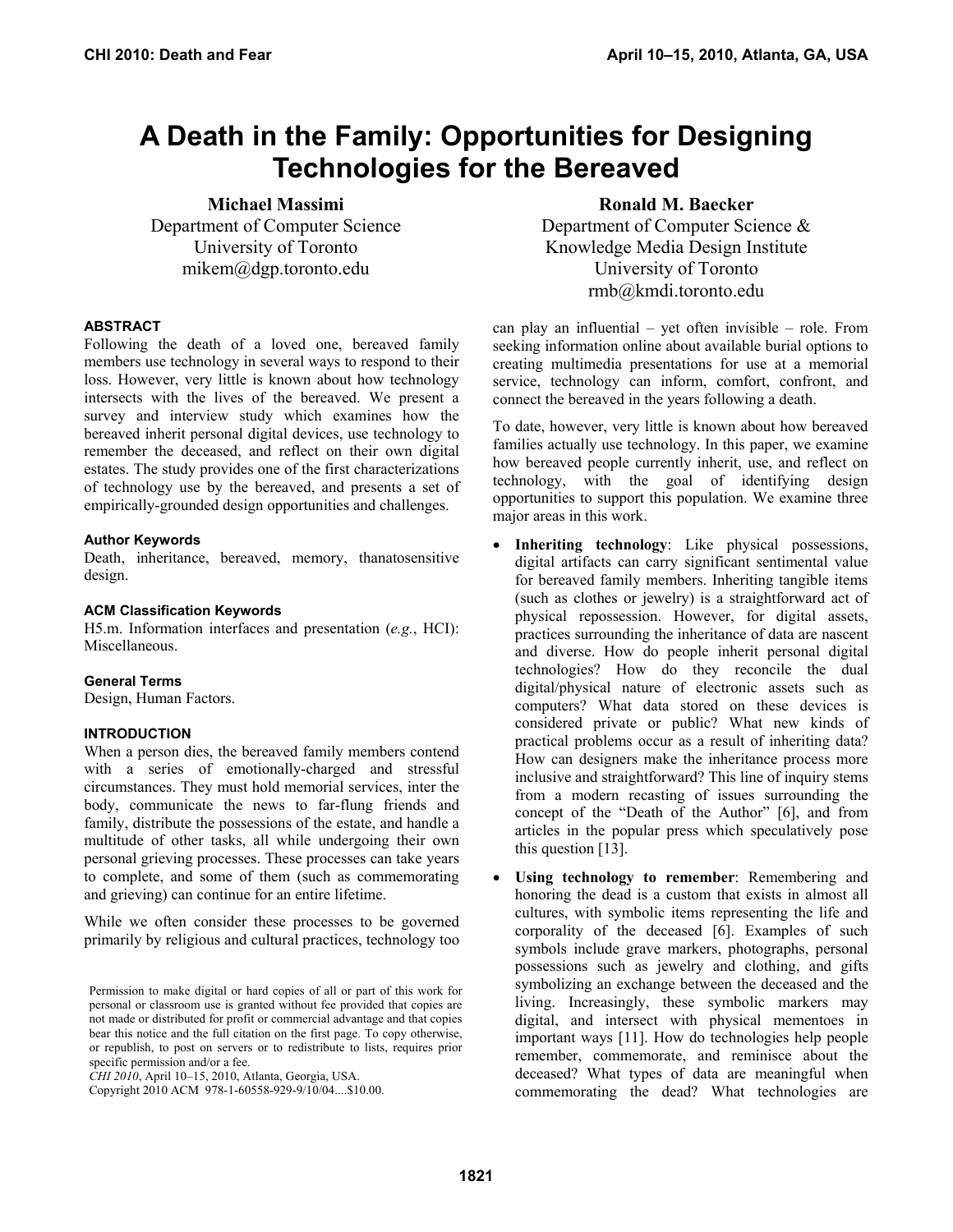appropriated for this purpose? Can digital artifacts support or replace more material ways of remembering?

• **Changes in behavior and attitudes:** The death of a family member can prompt changes in the behavior and attitudes of the bereaved; for example, a surviving spouse may take on new housekeeping responsibilities [1]. However, little is known about these attitudinal changes in the context of personal technologies. Do the bereaved become more aware of their digital estate after the death of a loved one? Do they take action to prepare their digital estates for distribution? How do we conceptualize and design for varying attitudes towards death and distribution?

This paper offers one of the first explorations into this phenomenon, and presents evidence from an empirical survey and interview study. Closed-form survey responses are reported first, with interviews and open-ended survey responses comprising the discussion section. We conclude with design opportunities based on our results.

# **RELATED WORK**

Exploration of the end of life as a site for technological innovation, intervention, and study has just begun in the HCI community. While few scientific studies have examined this area, people have long been appropriating technologies to accommodate the circumstances of death. One of the earliest reports comes from Sofka in 1997 [14], who reported on how the internet could provide numerous opportunities for the bereaved for social and functional support. She identifies the use of online forums, mailing lists, websites, and chat rooms as places where individuals can share stories about the dead. Since that time, people have continued to create online spaces dedicated to exploring issues surrounding death – examples include memorial sites like Remembered By Us [www.rememberedbyus.com], fatalistic novelties such as The Death Clock [www.deathclock.com], and bereavement support forums [www.bereavement.co.uk]. Even popular social networking sites now acknowledge the mortality of their users: Craigslist provides a "dying" discussion forum [www.craigslist.org], and Facebook has implemented a "memorial state" for profiles of people who have died [4].

While the internet is the primary site for innovative applications surrounding death, other efforts in ubiquitous and desktop computing have begun to realize the importance of this domain of inquiry. Kirk and Banks [9] describe how technology designers might begin to create familial intergenerational heirlooms. They raise critical issues such as how families bequeath content and how one's digital estate accumulates. Their design-oriented approach is supported by other researchers, who assert the value of design as a means for understanding the ethical, technological, and social concerns surrounding the end of life [5]. Specific design projects which embody these principles have included "tilting frames" and "mourning stones" which communicate family commemoration across time and distance [15]. Many of these ubicomp design projects are inspired by material items – such as clothing, jewelry, relics, and grave markers – which mediate the ways in which members of Western cultures remember the dead [8]. While these innovative projects continue to emerge and challenge our conceptualizations of death, much less is known about the reality and practicality of using technology when a person in the family has died.

To place the current study in a more historical context, it is useful to examine Walter's [16] analysis of the public acknowledgement and handling of death. He observes that modern society is returning to the agrarian custom of dying in the home (as opposed to on the battlefield or hospital, which he argues characterizes most of the  $20<sup>th</sup>$  century). As dying becomes more visible, there becomes a new need for expression, dignity, and acknowledgment. Better understanding of how the bereaved use technology provides designers with opportunities for meeting these needs; the study described in this paper is a first step in that direction.

Finally, at CHI 2009, Massimi and Charise described *thanatosensitivity* as an approach to HCI research and design which actively engages with issues of death, dying, and mortality, and as a way to characterize the new wave of systems which acknowledge these as topics of substance [10]. This work concludes with an enumeration of empirically-grounded thanatosensitive design opportunities.

# **METHOD**

The study included a web survey and a follow-up semistructured interview. Both instruments investigated the research questions in the three categories above, and also provided opportunities for open-ended responses. Participants were recruited through convenience and snowball sampling, and via postings to Craigslist and local newspapers. To be included in the study, participants must have been over the age of 18 and have experienced the death of a family member within the past 5 years.

The survey received 41 complete responses (17 incomplete responses were omitted from analysis, but participant numbers in this paper retain their original numbering from the survey). From these respondents, 10 participated in follow-up interviews with a researcher. Interviews were conducted in person, by telephone, or by instant message depending on the preference of the respondent.

# **SURVEY RESULTS**

# **Respondent Demographics**

Of the respondents who completed the survey  $(n = 41)$ , most were middle aged (*M* = 35.1, *SD* = 11.9, *min* =18, *max =* 65), female (*n* = 28), and North American (*n* = 40) (Table 1). Occupations of respondents varied widely, with students being the most common response  $(n = 16)$ . Respondents were adept with email, the internet, and mobile phones; between 90% (email) and 73% (mobile phone texting) of respondents rated themselves familiar or very familiar with these technologies.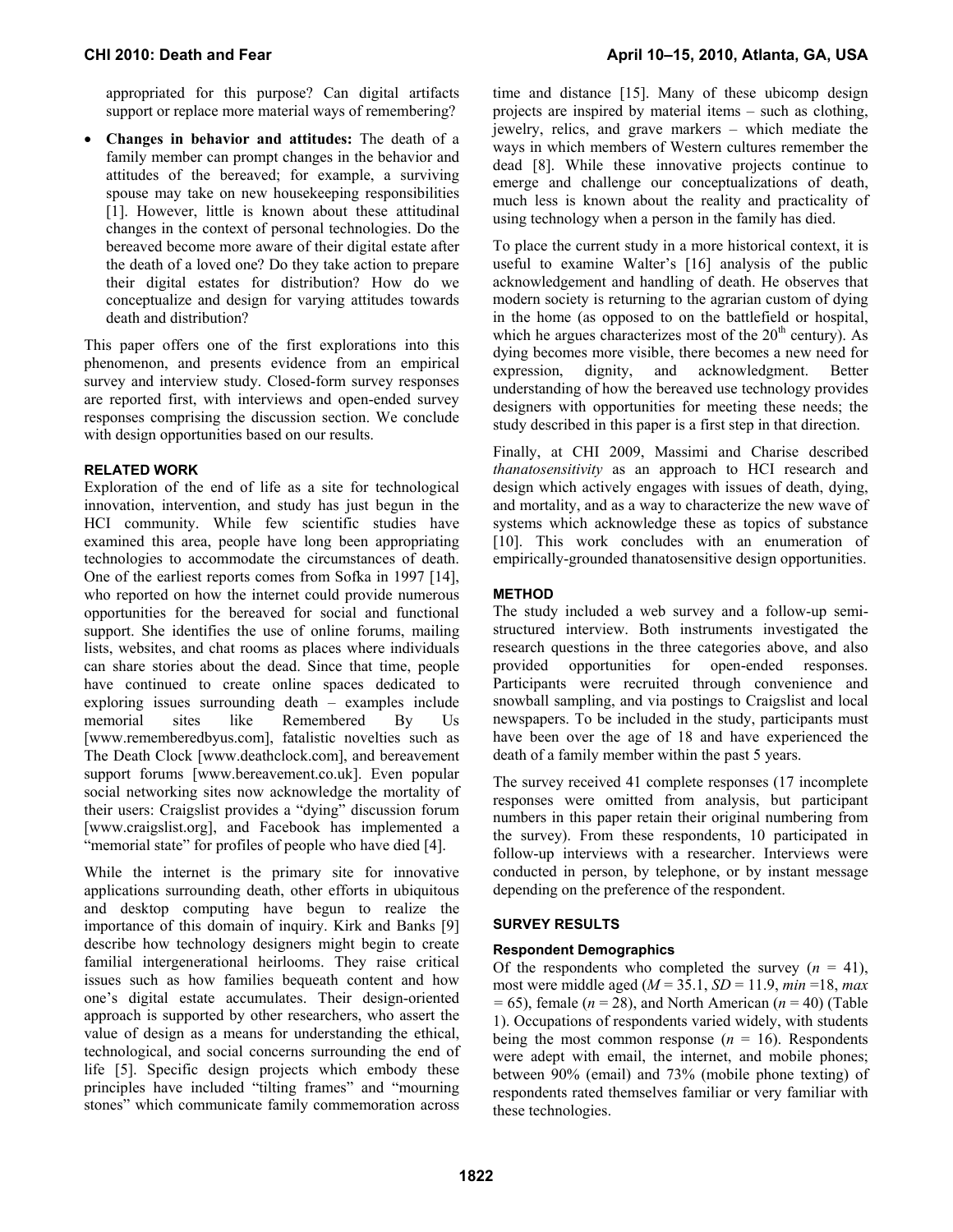#### **Deceased Demographics**

Each respondent represented a different family and reported on the single most recent death in that family (Table 1). The median number of years since that death was between 2 and 3, with the remainder normally distributed across the span from 0-5 years. The average age of the deceased at the time of death was *M =* 72.3 (*SD* = 17.95, *min* = 25, *max =* 95). The gender of the deceased was roughly split, with 21 female and 18 male responses, and 2 not reporting. The occupations of the deceased varied, with homemaker  $(n =$ 11) the most frequent response. The deceased was most frequently the grandparent of the respondent  $(n = 16)$ , with parents  $(n = 6)$  and aunt/uncle  $(n = 6)$  also reported frequently. Compared to the respondents, the deceased were reported to be less familiar with technology. Most respondents assessed the deceased's pre-morbid comfort with technology to be "somewhat familiar,"  $(n = 17)$ , with the remainder of assessments distributed roughly equally between familiar  $(n = 11)$  and unfamiliar  $(n = 13)$ .

### **Inheriting Technology**

Before asked to report on technologies left behind by the deceased, it was asked whether or not the deceased had a will. About half (58%) of respondents reported the deceased had a will, 22% did not, and 20% had no response or were not sure. No respondent indicated that the deceased individual made specific arrangements for their personal technologies in the will.

After death, technologies were handled in a multitude of ways (Table 2). PCs, TV/VCR devices, mobile phones, email accounts, and online banking accounts were the most commonly possessed types of technologies. Of these, PCs and TV/VCR devices were most likely to be inherited, while email and online banking accounts were likely to have indeterminate outcomes (*i.e.*, the respondent did not know what happened to them).

### **Using Technology to Remember**

This section asked respondents about their use of technology as a means of commemorating or remembering deceased loved ones. On Likert scales (5-point, level of agreement), respondents indicated that they treasure mementoes (78% of respondents), think that reminders of the dead are important (82%), and do not associate reminiscing with negative affect (61%). About 54% believed that digital mementoes could be as meaningful as their physical counterparts (*e.g.*, digital photos vs. printed photos). Slightly less than half of respondents (43%) expressed no preference for physical mementoes over intangible mementoes. Thus, participants were roughly split about the value and utility of digital devices when compared against physical mementoes.

After the death of a family member, about half (51%) of respondents digitized possessions of the deceased. When asked what they digitized, almost all respondents indicated photographs (90%). Other items which were digitized in some manner in addition to photographs included: furniture, jewelry, letters, journals, bills, voice mails, videos, obituaries, newspaper clippings, art, and silverware.

Of all respondents, the majority (65%) reported using their computer and the internet to help them remember, commemorate, or reminisce about their deceased family member. Specifically, participants described using their computer and the internet for the following activities:

- searching for genealogical or biographical information about the deceased (2 responses)
- sharing photos (*e.g.*, Facebook, Flickr) (4 responses)
- creating a quilt square to represent the deceased in a memorial quilt for victims of drunk driving (1 response)
- using digital pictures frames in the home (2 responses)
- reminiscing in emails to relatives (3 responses)
- eulogizing the deceased on memorial websites or Facebook (3 responses)
- completing administrative tasks (*e.g.*, comparing funeral homes) (1 response).

When remembering or reminiscing, respondents reported that they most valued photographs (92% of respondents),

| Measure    | <b>Respondents</b>                                                                                                                                                                                                                                                                                                                                                      | <b>Deceased</b>                                                                                                                                                                                                                                                                                                                       |
|------------|-------------------------------------------------------------------------------------------------------------------------------------------------------------------------------------------------------------------------------------------------------------------------------------------------------------------------------------------------------------------------|---------------------------------------------------------------------------------------------------------------------------------------------------------------------------------------------------------------------------------------------------------------------------------------------------------------------------------------|
| Age        | $M = 35.12$ (SD = 11.94, min = 18, max = 65)                                                                                                                                                                                                                                                                                                                            | $M = 72.3 (SD = 18.0, min = 25, max = 95)$                                                                                                                                                                                                                                                                                            |
| Gender     | Female = 28, Male = 12, $N/A = 1$                                                                                                                                                                                                                                                                                                                                       | Female = 21, Male = 18, N/A = 2                                                                                                                                                                                                                                                                                                       |
| Occupation | Student = $16$<br>Other academic (professor, researcher, teacher) = $4$<br>Technology professional $=$ 3<br>Social worker $= 2$<br>$Consider = 2$<br>Other (homemaker, accountant, architect, health and<br>safety mgr., nurse, mathematician, sales mgr., newscast<br>director, photographer, disabled, unemployed, quality<br>assurance analyst, project mgr.) = $13$ | Homemaker $= 11$<br>Retired (non-specific) = $7$<br>Trade skill worker (farmer, mechanic, carpenter,<br>electrician, factory worker) = $5$<br>Academic (teacher/educator) = $4$<br>Businessperson/entrepreneur = $3$<br>Engineer $=$ 3<br>Other (film maker, mathematician, nurse, border agent,<br>newscast director, student) = $7$ |

**Table 1.** Respondent and deceased demographics.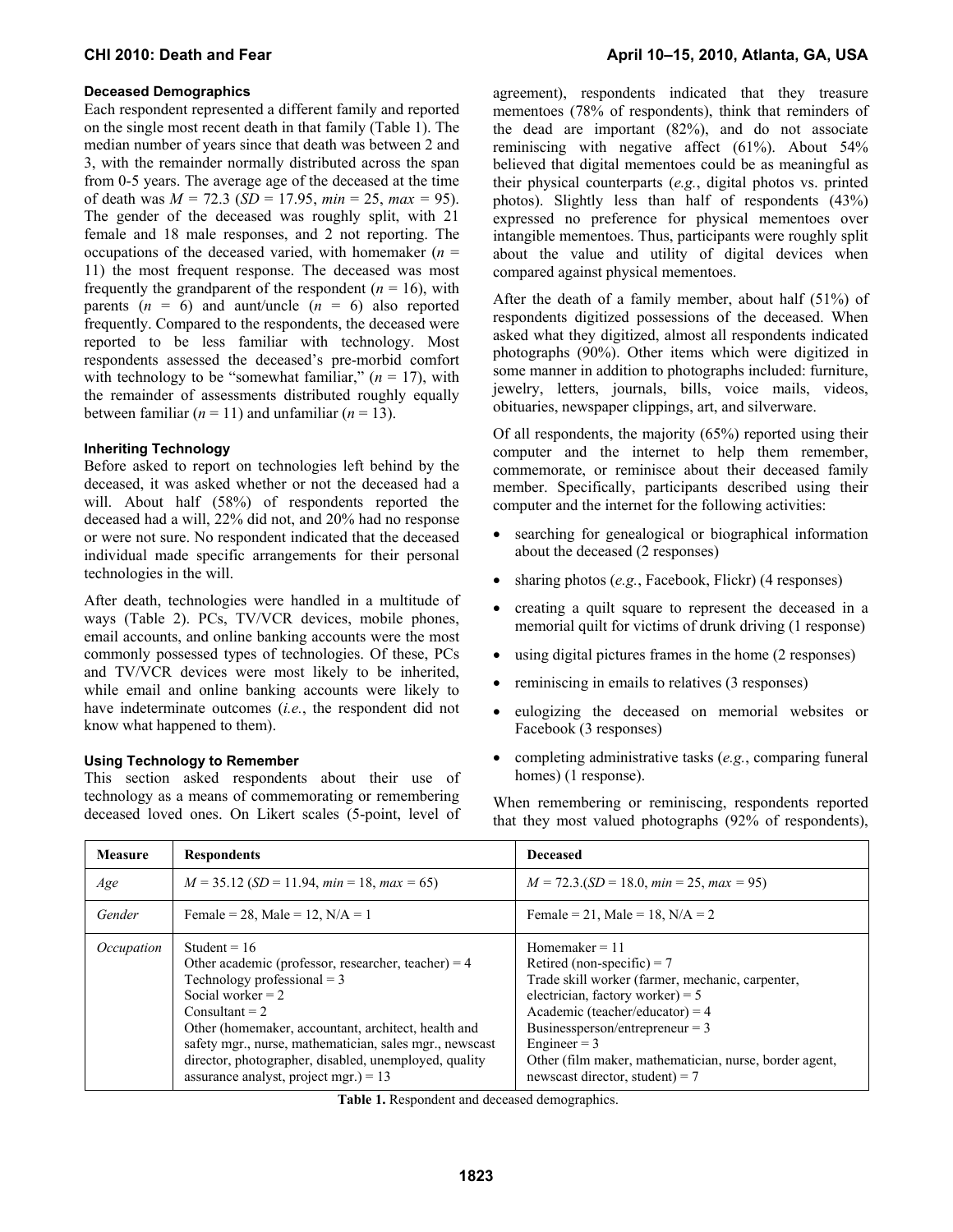|                      | <b>Total</b>   | <b>Inherited</b> | <b>Sold</b> | Given away | Charity        | <b>Disposed</b> | <b>Unknown</b> | Other          |
|----------------------|----------------|------------------|-------------|------------|----------------|-----------------|----------------|----------------|
| PC                   | 19             | 12               | $\theta$    | $\theta$   |                | 3               | $\overline{2}$ |                |
| TV/VCR devices       | 19             | 13               |             |            |                | 2               | $\theta$       |                |
| Mobile phone         | 15             | 7                | $\theta$    | $\theta$   | $\overline{2}$ | 3               | $\overline{2}$ |                |
| Email account        | 15             | $\overline{2}$   | $\theta$    | $\theta$   | $\theta$       | 4               | $\mathbf{r}$   | $\overline{c}$ |
| Online banking       | 11             | 2                | $\Omega$    | $\theta$   | $\theta$       |                 | 5              | 3              |
| Digital camera       | 6              | $\overline{4}$   | $\theta$    |            | $\theta$       | $\theta$        |                | $\Omega$       |
| Social networking    | 4              | $\theta$         | $\Omega$    | $\theta$   | $\theta$       | $\overline{2}$  |                |                |
| IM account           | $\overline{4}$ | $\theta$         | $\theta$    | $\theta$   | $\theta$       | $\overline{2}$  | $\overline{2}$ | $\theta$       |
| MP3/music player     | 4              | 3                | $\Omega$    |            | $\theta$       | $\theta$        | $\Omega$       | $\theta$       |
| Video game console   | 3              | $\overline{2}$   | $\theta$    |            | $\theta$       | $\theta$        | $\Omega$       | $\theta$       |
| Online photo sharing |                |                  | $\theta$    | $\theta$   | 0              | $\theta$        | $\Omega$       | 0              |

**Table 2.** Frequency of ownership, and what happened to the technology after its owner's death. The most frequent outcome is shaded.

followed by video of the deceased (41%), journals or written works (39%), music (29%), and non-musical sounds (*e.g.,* voice recordings of the deceased) (29%).

While about half of respondents (53%) reported that they tried to keep a "connection" to their deceased loved one alive, and 95% thought that talking about the deceased was socially acceptable, they did not appear to desire significant changes in the way they reminisce. Respondents reported that they had enough time to reminisce (73%), and only about one-third (36%) desired more opportunities to reminisce. Only 14% thought that they should be thinking about their deceased family member more frequently than they currently do.

# **Changes in Behavior and Attitudes**

The final section asked participants to reflect on the passing of their family member, and answer questions about their own attitudes towards their digital estate. Most respondents (65%) had never thought about how they wanted their digital devices to be handled upon their own death. Consistent with this, 80% have not made plans for their technological possessions upon death. Despite this lack of thought and action, a little more than half of respondents (56%) reported that they were concerned about how their personal technologies would be handled after they die.

Respondents varied in their privacy attitudes regarding their personal files. Slightly less than half (46%) of respondents reported that they have files on their computer which they would not want their family members to see if they were to die. A similar number (51%) indicated that they have files on their computer which they would not want friends to see.

Participants were asked to estimate what percentage of files on their personal computer they would want released after their death. In the aggregate, respondents reported that they did not want to share  $M = 19\%$  (*SD* = 24%) of their files with anyone *(i.e.*, these files should be deleted permanently upon death). Respondents desired that most of their files (*M* 

*=* 50%, *SD* = 35%) be released, but only to specifically designated individuals. A slightly higher percentage of files  $(M = 61\%, SD = 33\%)$  should be available to family members generally, while a lower percentage (*M =* 36%,  $SD = 30\%$ ) should be accessible to friends generally.

# **DISCUSSION: INHERITING TECHNOLOGY**

In this section we revisit the question of how individuals inherit digital technologies, illustrating with items from the interviews and open-ended survey response items.

# **Generational Differences in Technology Possession**

The average age of respondents was 35 years old, while the average age of the deceased at the time of death was 72 years old. While the sample of deceased individuals did include a range of ages (from 25 to 95), respondents overall rated the deceased as being less "tech savvy" in comparison to themselves, and this was reflected in the interviews and survey regarding technological comfort.

*"No [files or online accounts], she died roughly at the age of 95, so her generation...I'm 33 myself, so I was born into a digital era in a way." – P56* 

Examining the occupations of the deceased gives insight into the types of possessions that they held. The deceased sample included 5 individuals working in trade skills (farmer, mechanic, carpenter, electrician, and factory worker). These trade skills result in the production of physical items which can be easily inherited by family members. In comparison, respondents in the younger group were more likely to have occupations which do not produce tangible artifacts – for example, as knowledge workers.

*"Being the youngest in the household, plus being involved in the IT world, I took possession of any item that ran on current." – P49* 

While problems with technology inheritance are currently minimal for older adults who die, these problems will be more profound for future generations.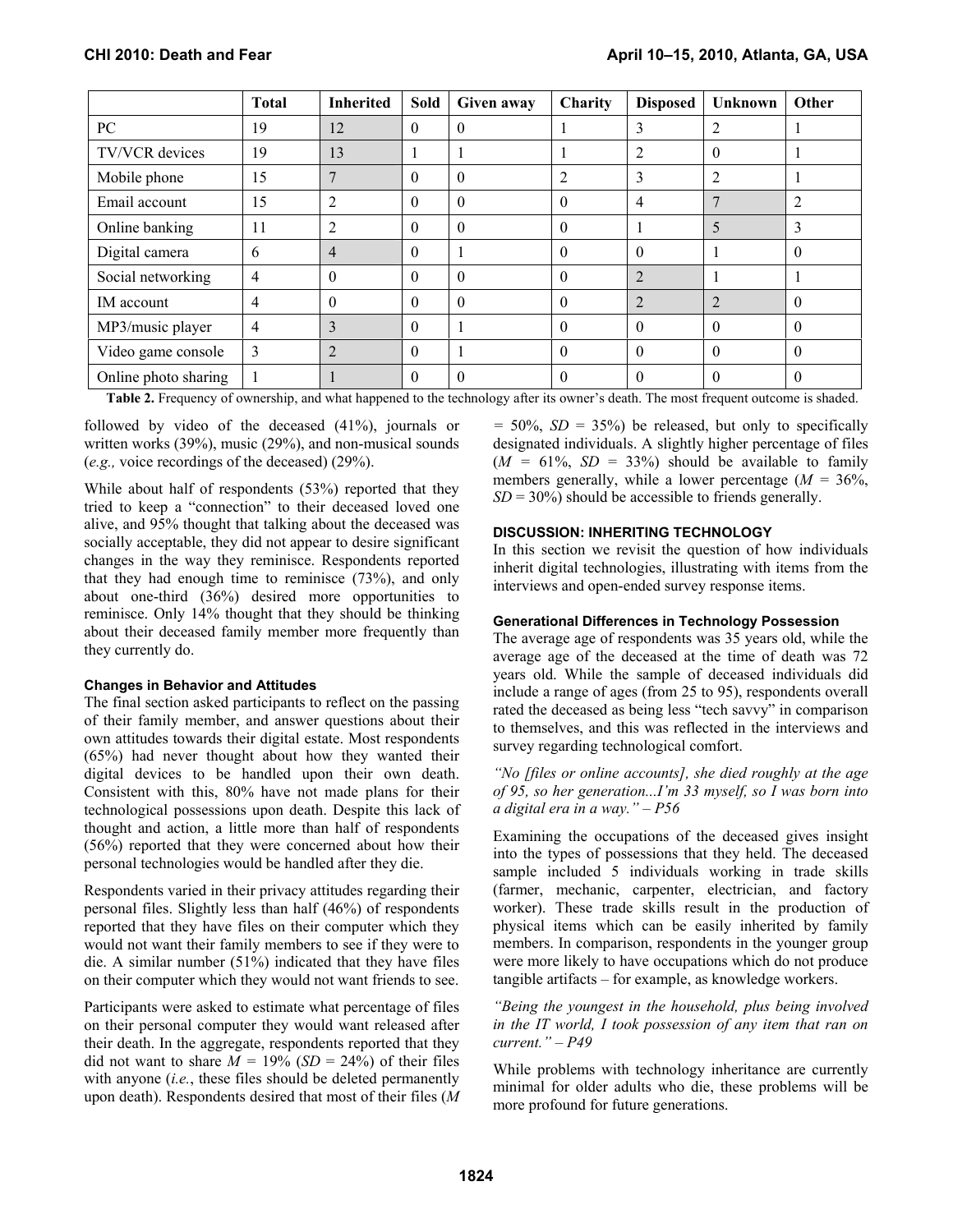### **Physicality in Inheritance**

Table 2 indicates an interesting trend: physical items were most commonly inherited by a family member, while nonphysical digital assets commonly went missing or were destroyed. Why might tangible technologies be inherited so much more frequently than intangible ones?

The first reason is that many online accounts require passwords. Passwords can prevent people from inheriting or distributing assets associated with this account (unless circumvention measures are taken, such as hacking the account or making a request to a service provider).

*"We just left it, I couldn't get into [my brother's] account… his school account was deleted obviously, but I left his personal account." – P58* 

A second reason physical items are easier to inherit is because they are more easily claimed than digital files. For instance, P8 and her siblings claimed her mother's paintings by writing their names on the back of each one they wanted.

*"She was a good artist, and they are just small paintings she did…all of them have been scooped up. Someone's got their name on the back of it." – P8* 

There is no equivalent claiming affordance for digital files. While files could, conceivably, be marked by the user to be distributed in a particular way, it isn't a common occurrence. Further, it is conceptually more difficult to earmark many files spread across a file system than it is to claim a handful of physical items kept in a household.

A final reason why physical items are more likely to be inherited is because they bore personal touches, such as handwriting. These personal touches imbued objects with meaning and made them unique [11]. Participants were more motivated to retrieve these kinds of one-of-a-kind assets.

*"This postcard was written by hand, with photos – it's more romantic than nowadays…" – P56* 

Many of these touches are lost in modern digital versions. Because these files are less "special," family members may simply delete them or dispose of the entire disk.

#### **Domestic Data: Inheriting from the Home**

We often think of computer files as assets which are owned by a single person or user. In reality, many assets are owned by the household of which an individual is a member [2]. Participants remarked on how assets – both tangible and intangible – belonged to the house and to whomever lived there: usually, the widowed partner.

*"My dad is still living, anything that was in the house goes to him, and all of her investments, all the money, goes back to him." – P8* 

What does it mean to inherit a digital device when it is shared among many members of a household? In many cases, the devices are not so much "inherited" as they are

"used by one less person" – PCs and televisions are good examples of this. As a result, digital devices accumulate data from multiple members of the household over time. By the time someone external to the household comes into contact with the device due to a death in the family, they may wish to simultaneously inherit data from multiple people from the same device. For example, a daughter might inherit data from both her mother and father at the same time from the same family computer.

Participants also remarked on how one person was the "gatekeeper" for household data. Activities performed by the gatekeeper in this role can be part excavation, part privacy advocacy, and part "grief work" [17].

*"My dad, literally immediately following her death, he took a few weeks off and we organized stuff, and went through every single paper and organized it… It was something he wanted to do…he might have felt it would be more difficult for me so he protected me…or maybe it was something he wanted to do because it was a way of reconnecting with her." – P21* 

When designing personal domestic technologies, we must keep the role of the household and its "gatekeeper" in mind.

#### **Inheritance, Emotion, and Aesthetics**

When people inherit possessions from a deceased loved one, they frequently feel an attachment to the possessions which honor, commemorate, and preserve the identity of the deceased [8]. It is easy to understand why, for instance, a son would cherish his deceased's father's wristwatch – it was something personal, kept close to his body, and unique to him. But these properties are shared with other objects as well – for example, his mobile phone. Despite the culturally prevalent "disposable technology" paradigm, and the idea that the data matters more than the substrate it is stored on, do people attach emotion to inherited digital devices?

The results of the study suggest that it depends on the individual. Some people did find personal technologies to be vehicles for maintaining an emotional connection with their deceased loved one, and were comforted by inheriting a loved one's personal device.

*"She was using her father's cell phone after he died. She asked if she could use it as a token to remember him by, because it was his, and it was a good way to remember. It had sentimental value." – P26* 

The mobile phone is an interesting example because it is so personal, used so frequently, and is carried close to the body (properties shared with some religious relics [8] and jewelry). While this intimacy might make an object more valuable, it does not appear to be necessary. For example, another participant was surprised by how strongly she valued a laptop that her mother never even used.

*"One of the computers, she let me have before she passed because she wasn't using it. After she passed away, the same year, I spilled tea on the keyboard… it totally froze*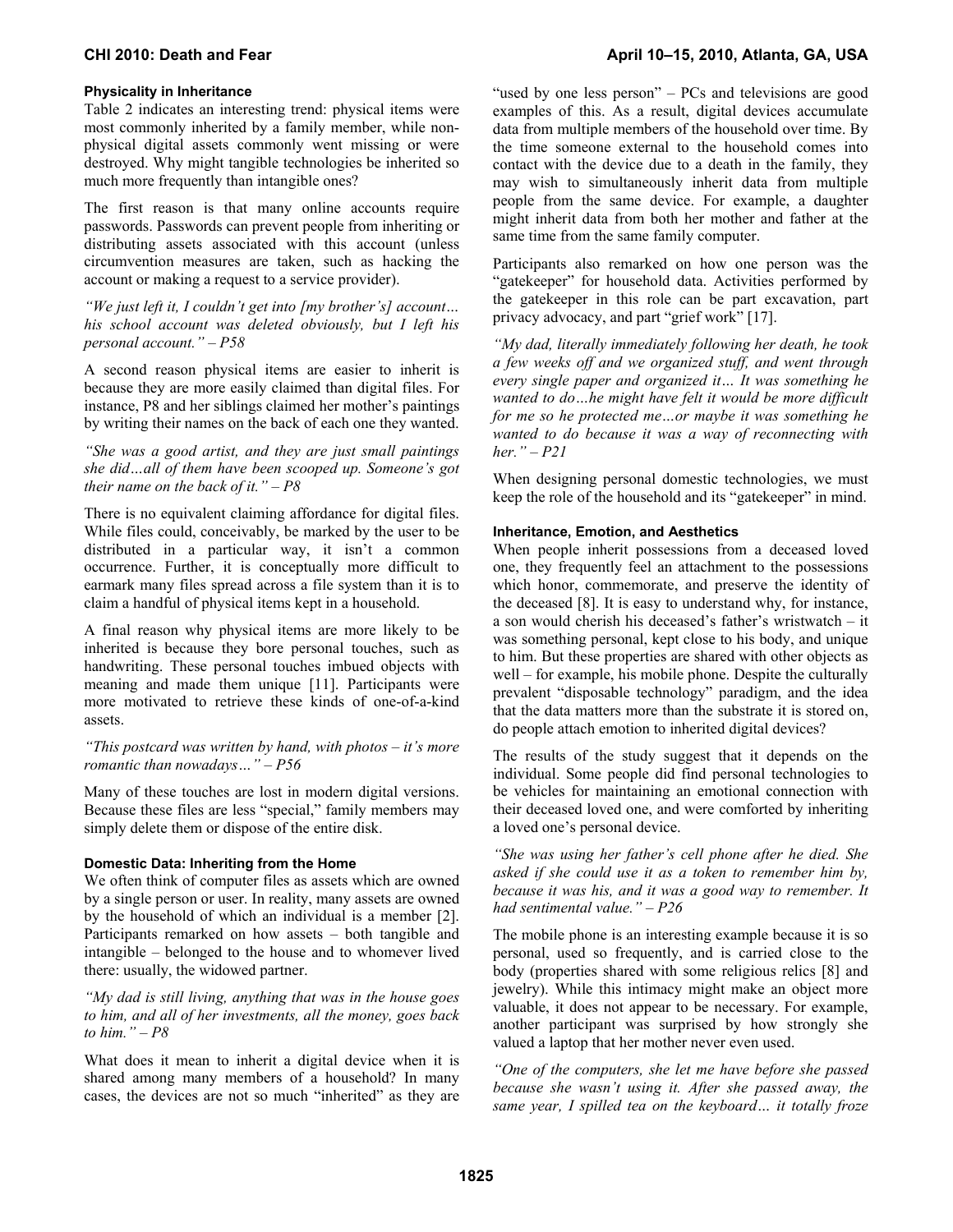*and shut down. I freaked out…because it was her computer, even though it wasn't something she used, she had given it to me." – P21* 

Interestingly, the emotional attachment here appeared to be connected to the functionality of the device, more so than the data it contained or its actual form. This participant then describes her desperate efforts to fix this inherited laptop.

*"I raced to work and corralled my techie friends…and I was bawling at work…they fixed it, and I was thrilled and I felt much better. I had reconnected again, even though there was nothing saved to that computer that was hers, but I felt closer to her because of it." – P21* 

It is striking how strongly the proper functioning of the device was connected to its meaningfulness as an inherited keepsake; it is as if the continued functioning of the device worked to "keep alive" the memory of her mother. At the same time, this same functional property of computing devices (*i.e.,* the idea that they are replaceable tools) was grounds enough for other participants to completely discount the idea of caring for a computer.

*"There's no emotion attached to a computer, no memory attached to a cell phone – they're very easy to get rid of after death I think. It's not like a favorite vase or something that has a family history to it. It doesn't have beauty or genealogical significance. It's just functional." – P9* 

These disparate attitudes echo the tensions between functionality and aesthetics in interaction design; devices may need both functionality and aesthetics to be treasured.

### **Discovery and Privacy: Browsing the Files of the Dead**

Whether the deceased had a will or not, there were no respondents who found specific instructions about how data stored on digital devices was to be handled. This was the case even for the most computer-literate in the sample. Because there were no directions, respondents found themselves combing through hard drives full of the deceased's files, trying to find important pieces of information without invading their privacy. This proved treacherous at times for both practical and ethical reasons. Practically speaking, respondents had trouble deciphering the filing system their deceased relatives had created.

*"She had no sense of directories or computer sense…all files were in one directory." – P25* 

This lack of organization caused P25 to review every file to determine if it contained important information or not. But even if they had been better structured, it would still not be immediately clear which folders contained important information. When respondents were forced to look through documents one by one, they sometimes encountered information they wish they hadn't.

*"With my mother, she had personal files on there. I skimmed and looked it over…I tried to handle things like I would like it handled in my own case, but from a child's*  *perspective, there are things you don't want to know. There are close things that are awkward and odd to see as you go through, and you don't know if there is something later that you should see. It's tough. At least with diaries you can recognize that they are a diary, and act accordingly." – P9* 

As P9 notes, the ethical problem was exacerbated by the interface representations. There was no way to flag files as being private or sensitive, and it is unclear whether the deceased would have made this provision even if it were available. Personal computers are thought to be just that – personal. The bereaved family members had to guess as best they could which files were meant for their eyes to see. This search was guided by the privacy attitudes – spoken or unspoken – that their family member might have held.

*"She was completely ambivalent about this kind of stuff, never thought about it. If she had thought about it, she would have left instructions that it should be wiped clean because she was private… but she never thought about the implications of owning a cell phone and numbers on it as a threat to her privacy." – P8* 

At the same time, this uncertain and cautious searching sometimes revealed new things about the deceased person.

*"You think of your parents in a certain way…and you forget they're just like you. Sitting at her computer and getting a feel for it… it gave a bit of a window into their true life rather than what you thought their life was… the technology gives you that snapshot that physical things don't necessarily give you." – P9* 

Just as with physical possessions, participants discovered new identities, roles, goals, and fears about the deceased person when they went through these files. These discoveries confronted participants and forced them to reconcile their concept of the person's identity with the newly discovered information. For instance, P25 disliked her relative who passed away, but expressed some regret and surprise after looking through her files and discovering new aspects about her life.

*"We discovered after she died that she had another job we didn't know about, and that she had huge health problems like breast cancer that we didn't know about, and she refused treatment. There's lots of revelations coming out of this." – P25* 

As with physical possessions, excavating the computer files of the dead can be a process which confronts the bereaved with new insights, feelings, and ethical dilemmas.

### **One Computer, Multiple Roles**

People commonly use the same computer for both personal and professional activities. For example, a single PC can be used for playing video games, coordinating a volunteer group, and telecommuting to work. Respondents discussed how the multiplicity of life roles as enacted on a single PC raised issues when their family member passed away.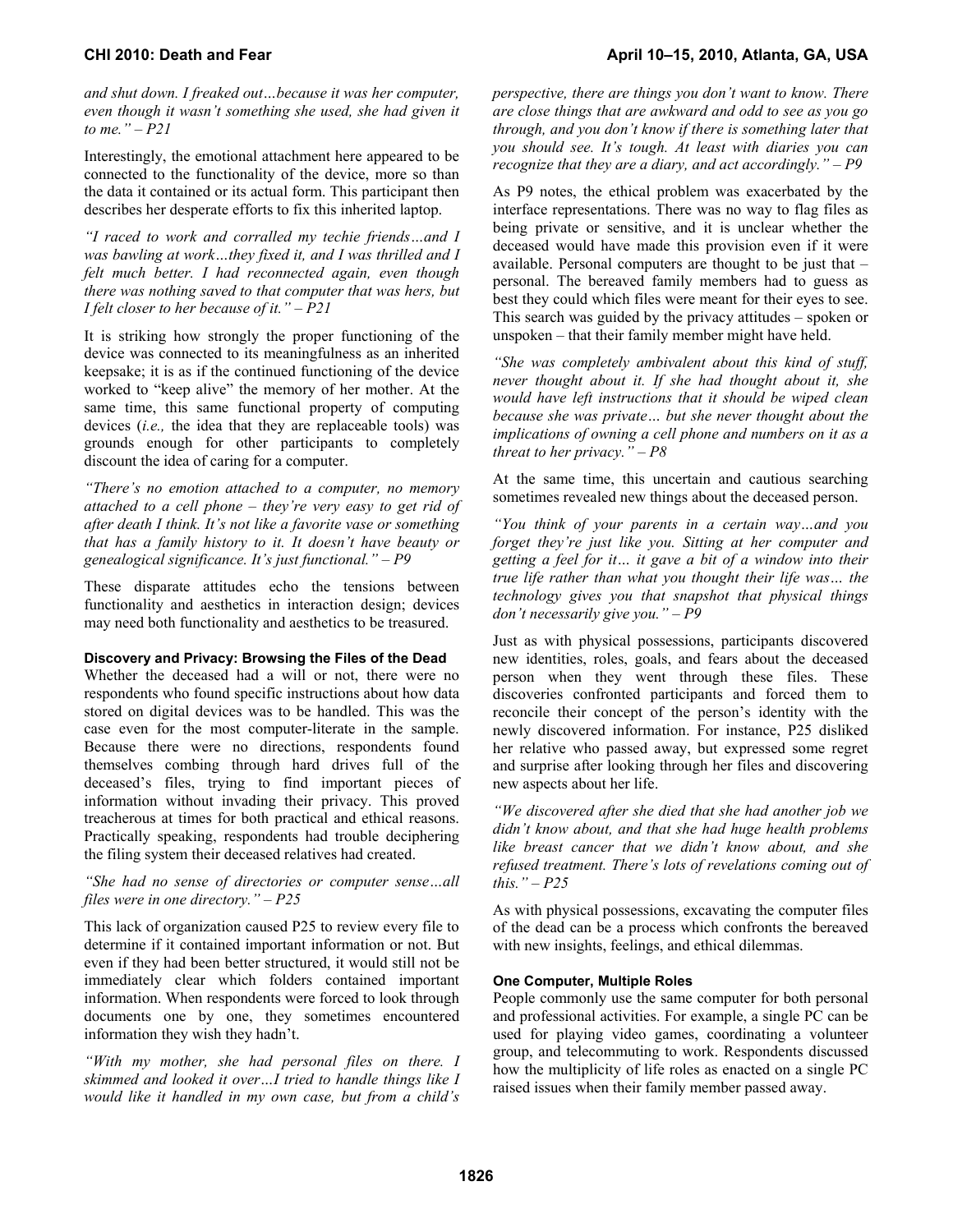One situation where the computer serves both personal and professional roles is when the individual works at home or independently. When P14's father died, he suddenly found himself responsible for his father's filmmaking business because he was now in possession of the videos.

*"Now I'm in charge of that [movie] catalogue for him… [clients] send me a check instead of him… people have emailed me asking for one of his tapes." – P14* 

The number and types of roles that a computer plays in the life of an individual can change across time. This can make the prospect of bequeathing a computer to another person an uncertain prospect: an individual must not only reflect on how the computer is used currently, but also anticipate how what types of data might be on it in the future. When asked about how she would like her assets distributed upon her own death, P8 – a home business owner – pointed out that her home computer was also her business computer, but she saw herself slowly changing its primary purpose as she moves from the work force into retirement.

*"I have a home business…it's busy and so when I am in front of the computer, I am working. I can see when I retire that I'd leave a lot more records and organize pictures and use the computer…to record lots of things, my thoughts, my stuff, my wishes, before I ever go." – P8* 

For other people, the situation could be reversed, with personal data stored on a work computer. This prevented the bereaved from accessing these personal files stored on business property. For example, P21's workaholic mother had personal files at work that her daughter wanted to see.

*"The school never talked to us about anything, at least not to me, maybe to my father…" – P21* 

Feeling cut off from one of the most important roles in her mother's life, P21 could only hope that her mother's coworkers would make good use of the contributions hidden away on her mother's work computer.

*"When someone dies and you have to replace them – they've done all this work, and who knows, it could be leading to the completion of a new project." – P21* 

As this demonstrates, data on a computer used primarily in one context (*e.g.,* work) could be important to people in another context (*e.g.,* family). When receiving digital assets, inheritors get more than just data – they inherit the roles and responsibilities associated with that data.

# **DISCUSSION: USING TECHNOLOGY TO REMEMBER**

The bereaved commonly use technology to remember their deceased loved ones. This section examines the social and technological mechanisms through which this is achieved.

### **Remembering Together, Even when Apart**

As Olson and Olson put it, "distance matters" [12]; and this distance becomes a large obstacle following the loss of a loved one. Bereaved family members, living in many places, must offer emotional, functional, and informational support to one another despite distance. Group commemoration is an important aspect of bereavement, and different technologies are used for this purpose, depending on group size and distance (Table 3).

For small, co-located groups, participants described intimate, highly symbolic commemorative activities which highlighted the mourners' shared memories of the deceased. A common activity was joining together to look through photos (digital and physical). A more involved activity was digitizing, repackaging, and distributing the deceased's assets as gifts for other family members.

*"I selected photos…I scanned them…and printed them out and made gifts for my siblings." – P21* 

When these small groups moved apart, shared histories remained important, but photos became less of a focus. Instead, verbal storytelling and conversation became more pronounced. Some families communicated by group emails to express their emotions, and others used the phone.

*"I get my sister on the phone and we'll talk about [mom], and we'll talk about what she'd do." – P8* 

In larger co-located groups, such as when the entire family is present or when friends are involved, the symbolic nature of commemoration is diminished due to fewer shared, intimate memories. Instead, mourners preferred to use easily-apprehended audiovisual technologies such as photo slideshows or videos. The deceased's social involvement is highlighted through retellings of family history.

*"[Using] videos, emails and scanned photos, [we have] get-togethers where we use technology to 'paint' pictures of our family and their 'doings'; videos of anniversaries and stuff that happened." – P8* 

One key instance when a large co-located group joins together to commemorate is a funeral or memorial service. Participants described using computers and the internet to create audiovisual assets for use at such an occasion.

*"You know when you go to a wake, they have those collages made, with young and old pictures? We made a huge one of those."— P30* 

This occasion serves as a starting point for further group remembrance at a distance, possibly after attendees return home or for those who could not attend in person.

|          | <b>Small group</b>                        | Large group                                                 |  |  |  |
|----------|-------------------------------------------|-------------------------------------------------------------|--|--|--|
| Together | Technology<br>gift-giving<br>Photo review | - Photo collages<br>- Family videos                         |  |  |  |
| Apart    | Telephone<br>Email                        | - Social networking<br>- Online memorials and<br>obituaries |  |  |  |

**Table 3.** Remembrance activities by group size and distance.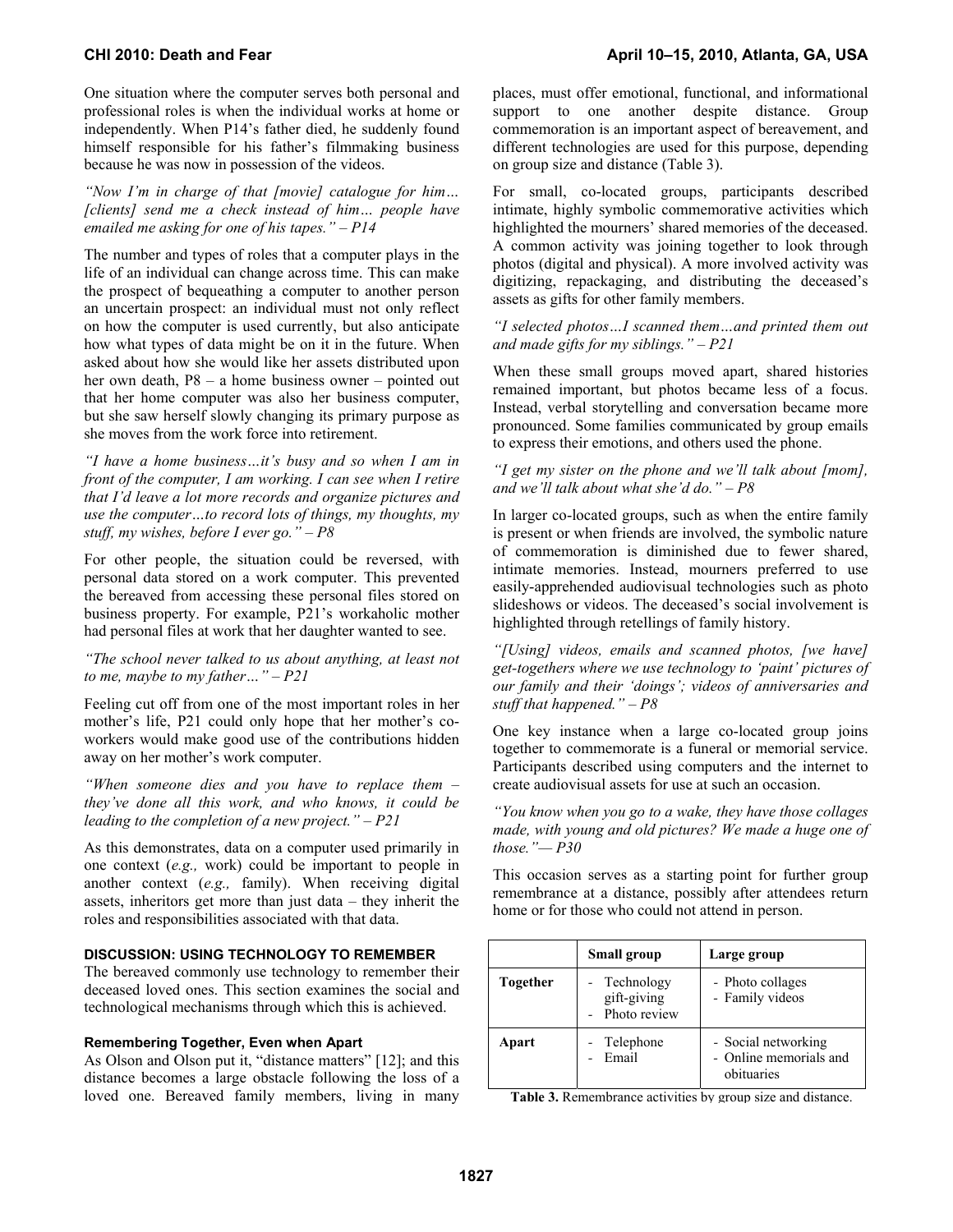*"You see a lot of these online sites now, from the funeral homes or even from newspapers where the obituary is online, and you can post comments. Some people respond well, others don't…It was nice for my mother-in-law to read through things that people couldn't say face to face, or to hear from people too far away. On the internet it's nice to share with other people besides the family – you get a stronger sense of the ripples of the person." – P9* 

As this quote shows, web technologies become the primary mechanism for sharing memories with many people at a distance. These range from completely public online obituaries (as above), to social networking websites where bereaved family members can more selectively share thoughts and photos with close family and friends.

*"Sometimes on Facebook I see my cousins will have a photo album dedicated to him…I think it's nice, it's a good way to remember." – P26* 

No matter the group size or distance, the primary "task" of group commemoration remains the provision of social support. These technologies convey the message "I am mourning too," and may comfort the bereaved.

# **Reconciling Digital Legacies with the Reality of Death**

An important part of the reflective process for participants was to reconcile the persisting digital representations of the deceased with the reality of their death. Participants responded to these digital representations with a range of emotions – including regret, surprise, or even horror.

We have already remarked on the benefits and importance of photos for the bereaved. However, photos are purposefully taken, and often explicitly meant to be items for remembrance. One type of media which reveals more surprising findings, and opportunities for technological innovation, is that of voice recordings.

### *"I wish I had a recording of her voice, it's the one thing I miss the most." – P21*

Voice recordings, unlike photos, are often incidental and not purposefully created for remembrance purposes. In daily life, these recordings are used primarily for leaving voicemails or for functional information purposes. Hearing these incidental voice recordings, or coming across leftbehind digital assets, often made respondents pause. Voice recordings conjured up memories very strongly, and took participants by surprise with how powerfully they evoked memories of the deceased. Perhaps this is because the vocalization capacity of the body ends permanently with death, while the visual representation of the body persists.

*"My husband (it was his father that died) kept his father's voice on his voice mail for a long time…we kept his answering machine message until it got too creepy." – P9* 

The role of the recorded human voice in this quote raises an important point. Currently, personal computer systems indicate people as permanent, structured, swappable data

structures ("users"). In our digital legacies, we are represented by static, formatted pieces of information: email addresses, snippets of voice mail, and text messages. Participants reacted emotionally to this kind of representation because it did not match with reality, where we are temporary beings using a machine for a small period of time. Participants were not always emotionally able to respond to technologies which, through their ability for action, breathed life into an otherwise dead persona.

*"I got a call a couple of months from her office after she died, but it was her phone number, and I thought I was having some surreal poltergeist kind of moment…I recognized she passed away and thought 'My mom's calling me' and I froze and freaked out there. I remember that terrified me, but how excited I was at the potential to talk to her." – P21* 

Indeed, technologies codify and assert the life of their users. Just as texts give life to their authors, digital representations of people can animate the deceased [8]. To remove the digital representation, therefore, asserted the death of the individual in both the real and digital worlds.

*"Removing his email address from my email really 'finalizes' it and we're not ready to go there yet." – P9* 

When designing technologies which model users, we rarely take into account that these people will one day die.

# **Afterlifelogging**

Lifelogging technologies have been proposed to help an individual capture and reflect on his or her life experiences [7]. Whether this review process is intended to support memory, tell stories, or discern activity patterns [2], these databases can be useful resources for the bereaved by acting as an "afterlifelog." In the absence of comprehensive lifelogging technologies, participants described their own efforts to preserve aspects of their dying loved ones.

*"I will tell you, before my dad dies (he's 90, by the way), we're going to get him to tell some stories or jokes so we can have his voice recorded, and maybe we'll video him…and put them with pictures on a DVD." – P8* 

Some participants who were unable to capture this kind of media about their loved one regretted they did not.

*"There are all sorts of things I wish we had done…I knew she was getting worse but I wasn't accepting she was going to pass, and it wasn't a conversation we ever had. One thing I encouraged her to do was to write us things, or because she was too weak, to [voice] record things…every time I suggested it, she was too tired, 'wonderful idea, but not today…' I don't know if there were some sort of technology that could help, but she was saying no to getting the equipment, setting it up..." – P21* 

Lifelogs do not become obsolete upon the death of the subject; rather, these databases can become afterlifelogs and support reflection, mourning, and commemoration.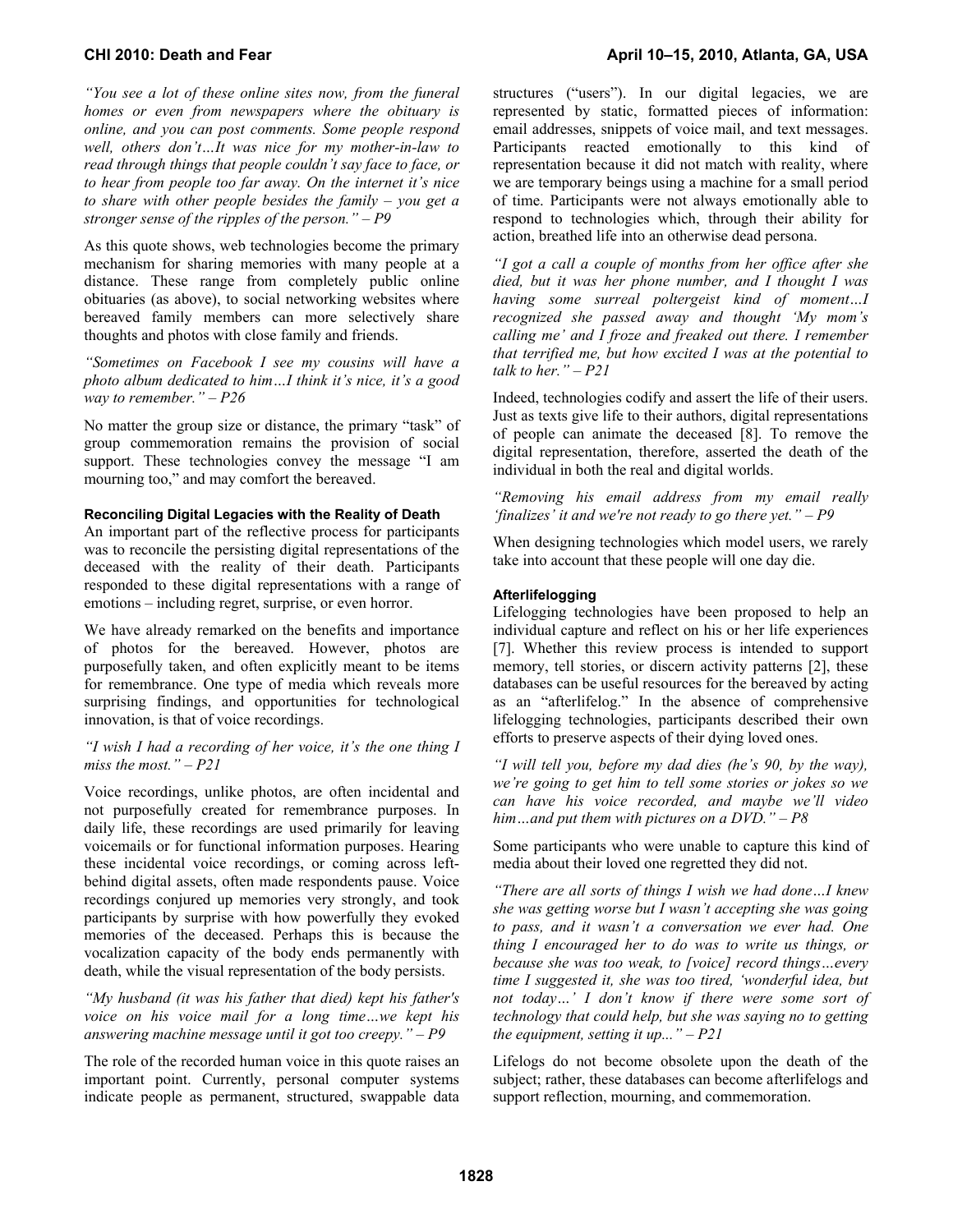#### **DISCUSSION: CHANGES IN BEHAVIOR AND ATTITUDES**

A death in the family can change bereaved family member's behaviors and attitudes towards everyday activities, from cleaning to paying the bills [1]. For our respondents, computing was similarly considered among these everyday activities. In this section, we discuss how they changed their attitudes and behaviors with regards to their own technology use.

In our sample, a small number of respondents (13%) took action to ensure their digital assets were distributed according to their wishes upon their death. The plans for distribution ranged from including digital assets in a legal will (as with P7 below), to creating a backup where family members could access the data (as with P42).

*"I saved everything to an external drive; not password protected; my intentions and directions for managing my personal technologies are mentioned in my will" – P7* 

*"My photos are stored on a spare hard drive as well as DVDs - my children will share them as well as retain possession of my website." – P42* 

While it is unclear whether these actions were the result of pre-existing decisions, or attributable to enduring the process of sorting through the deceased's assets, these respondents clearly wanted to make it easy for their families to access their digital assets after death.

A comparatively small number of respondents (8%), however, took the opposite stance. They saw the end of their natural lives as the end of their capacity for action, and any subsequent affairs to be inconsequential. They were unconcerned about how their assets would be distributed, or if they could even be accessed by their family at all.

*"I don't care what happens to my stuff after I die." – P32* 

*"It is irrelevant to me what happens to possessions after I die." – P44* 

But for the majority of respondents (79%), the logistics of distributing digital assets after death was simply an issue that was either unconsidered or overlooked. As a result, their attitudes and behavior towards their technology use remained largely unchanged.

# *"I haven't thought about it at all. I think my sister would take [my computer], but I didn't make those plans…– P26*

One major reason for failing to consider this eventuality was that the respondent was simply not ready to prepare a will. Respondents who were young, single, and childless described this attitude most frequently. This is not to say that they did not value their data – they simply had not found suitable reason to make these kinds of plans yet. A second widespread attitude was that the respondent viewed their personal computer as a functional electronic asset (like a TV), more so than a data-storage device warranting special consideration. Several respondents had written their computers into their wills, but did not make a special distinction between its physical form and the data it held. This lack of distinction is also evident in the way that passwords were shared.

*"My husband and I share all our account passwords so I expect he can find anything he wants after I die." – P25* 

In general, the death of a family member did not change respondents' attitudes and behaviors with regards to their own technology use.

# **OPPORTUNITIES FOR DESIGN**

Based on the results of the survey and interviews, we present a concise list of opportunities for thanatosensitive design – a process which explicitly acknowledges mortality, dying, and death in the design of a system [10]. We present these opportunities as a series of problems to be solved by the research and design communities, and in the same order as presented in the discussion section.

**The Generational Problem:** As generations age, more meaningful artifacts will be digital, but well-considered ways to inherit them do not exist. It will become critical to develop software and procedures for inheriting digital data.

**The Claiming Problem:** Digital devices need better affordances for inheriting – the digital equivalent of "claiming" or bequeathing items is an unsolved problem. We need to blend the benefits of digital devices with the physicality, accessibility, and meaningfulness of personal artifacts.

**The Will-Drafting Problem:** Digital assets are easily forgotten in the process of drawing up a will. Systems which make the distribution of assets simpler would help ensure that the wishes of the deceased are carried out.

**The Domestic Data Problem:** We must recognize that technologies frequently belong to a household more so than to a single person. When people in the household die, other household members logically inherit the devices, with the "gatekeeper" of the data distributing assets on an as-needed basis. When designing domestic technologies, we must remember that these home technologies will always have at least two users: the primary user, and the inheritor.

**The Desirable-to-Inherit Problem:** Some people consider digital devices to be less meaningful than other personal items like clothing or jewelry; for other people, these digital devices carry great emotional meaning. When designing technologies that are meant to be inherited, properties such as beauty, aesthetics, and prolonged functionality become more important than they are for disposable devices.

**The Role Inheritance Problem:** Whenever a person inherits data, they are also inheriting a set of social and practical role commitments associated with that data. Ensuring that these commitments can be met easily by inheritors is an unsolved design problem.